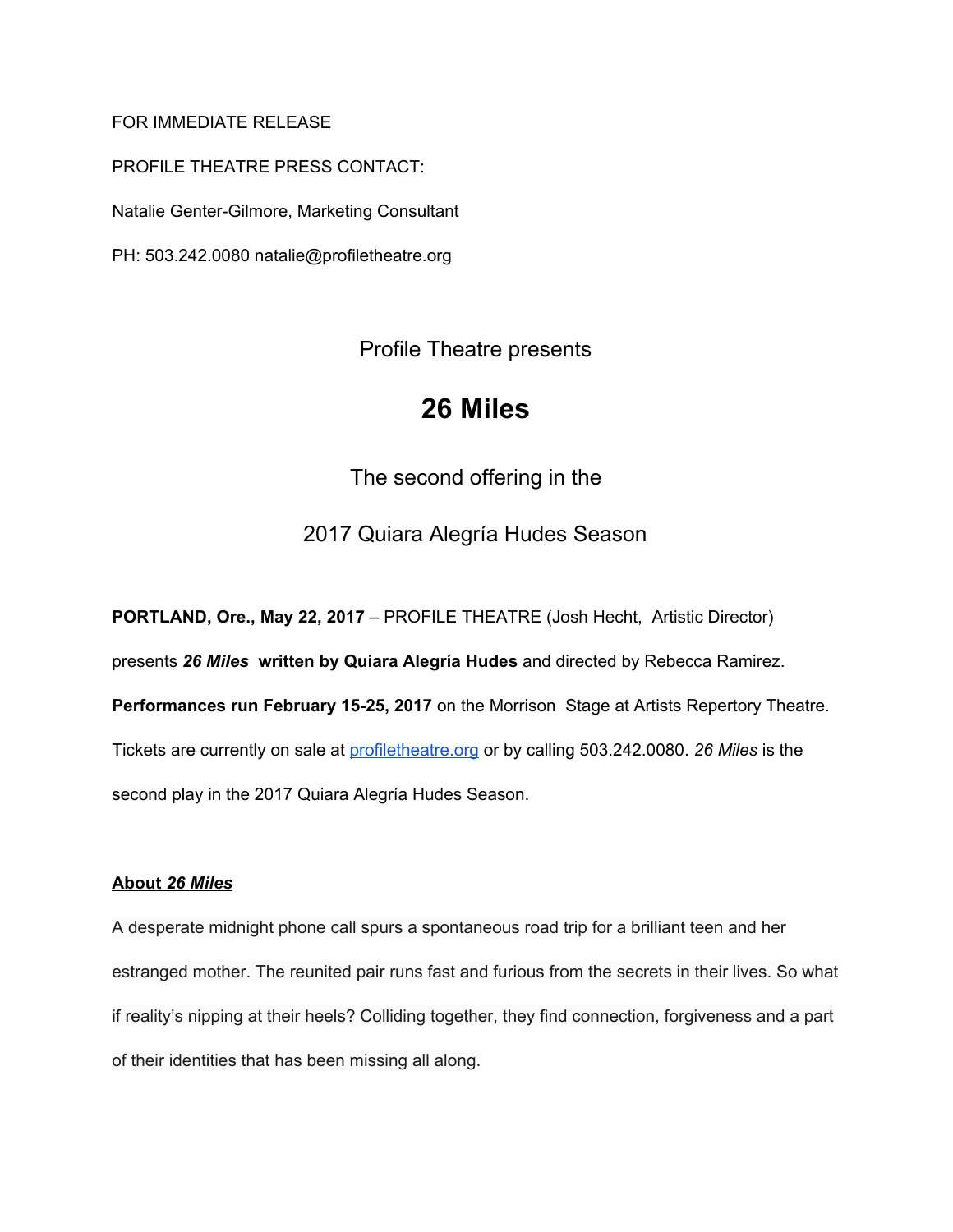"What is it about a road trip that is so enticing? The adventure that each new place offers, the freedom to sing at the top of your lungs, the feeling of the wind in your hair as you see the country passing by, the intimacy that comes between people sharing a small space," says **Director Rebecca Martinez**. "This play is about the discovery that each new mile brings, the rigor with which connection between people is achieved. This is a play about revealing the cracks, about letting go, about a family wrestling to piece together their broken parts."

### **Cast and Creative Team**

*26 Miles* stars Portland actors **Jimmy Garcia, Chris Harder, Alex Ramirez de Cruz and Julana Torres.** In addition to Director Rebecca Martinez, the production team includes Daniel Meeker (Scenic Design), Kristeen Willis Crosser (Lighting Design), Sarah Gahagan (Costume Design) and Sharath Patel (Sound Design). The stage manager is Miranda Russ.

### **About Quiara Alegría Hudes**

Quiara Alegría Hudes is a playwright, professor of writing and theater at Wesleyan University, and native of West Philly, U.S.A. Hailed for her work's exuberance, intellectual rigor, and rich imagination, her plays and musicals have been performed around the world. They are *Water By the Spoonful*, winner of the Pulitzer Prize for Drama; *In the Heights*, winner of the Tony Award for Best Musical and Pulitzer finalist; *Elliot, A Soldier's Fugue*, another Pulitzer finalist; *Daphne's Dive*; *The Good Peaches*; *Miss You Like Hell*; and *The Happiest Song Plays Last*. Hudes is a playwright in residence at New York's Signature Theater and a proud alum of Philadelphia Young Playwrights.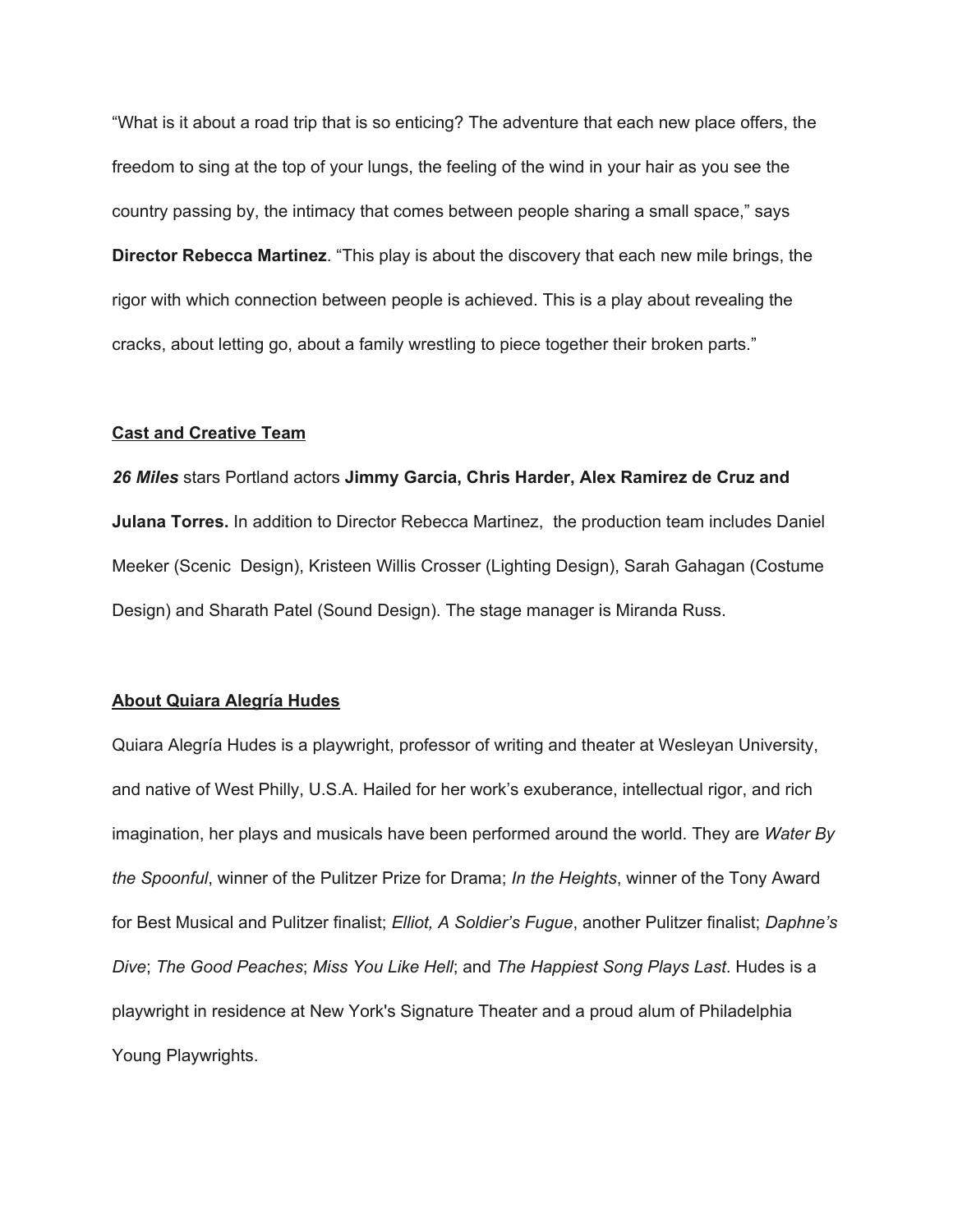#### **About Profile Theatre**

Profile's mission is to produce a season of plays devoted to a single playwright, engaging with our community to explore that writer's vision and influence on theatre and the world at large. We do this through large-scale professional productions, In Dialogue Series readings and lectures, and our vibrant community programs. Recently, Profile was the recipient of the inaugural Age and Gender Equity in the Arts Award, a \$10,000 prize in recognition of the profound impact of its Diversion and Inclusion Initiative on the Portland theater ecology.

**Profile Theatre's 2017 Season Sponsor is Ronni LaCroute / Willakenzie Estate**. Additional support by The Regional Arts and Culture Council including support from City of Portland, Multnomah County and the Arts & Education Access Fund; The Oregon Arts Commission; Kinsman Foundation; National Endowment for the Arts; James F. and Marion L. Miller Foundation; Meyer Memorial Trust; The Collins Foundation; PGE Foundation; Age and Gender Equity in the Arts, PGE Foundation, Oregon Cultural Trust, Shubert Foundation and the Oregon Community Foundation.

#### **Tickets**

Tickets are \$27-38 for all regular performances. \$27 for all preview performances. Students and those 30-and-under tickets are \$20. Preview Rush: \$20 tickets can be purchased for preview performances on the day of the performance only, one hour prior to curtain time at the box office. one ticket per person. Groups of ten or more receive a discount off single tickets. Tickets